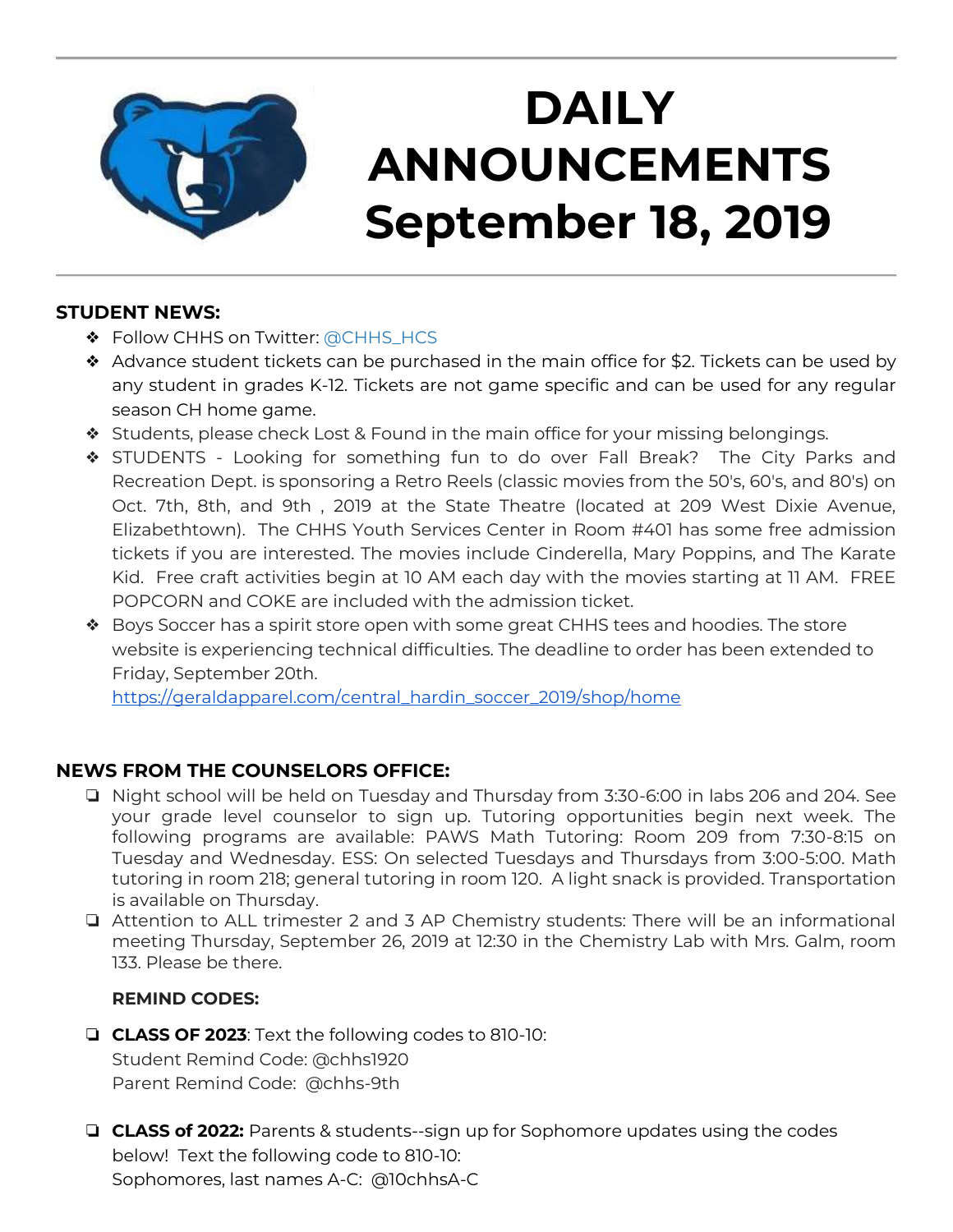

## **DAILY ANNOUNCEMENTS September 18, 2019**

Sophomores, last names D-H: @10chhsD-H Sophomores, last names I-M: @10chhsI-M Sophomores, last names N-R: @10chhsN-R Sophomores, last names S-Z: @10chhsS-Z

❏ **CLASS OF 2021:** Junior Remind Enrollment Information--

Last name A - C - Text the message @atocjunior to the number 81010 Last name D - H - Text the message @dtohjunior to the number 81010 Last Name I - M - Text the message @itomjunior to the number 81010 Last Name N - R - Text the message @ntorjunior to the number 81010 Last Name S - Z - Text the message @stozjunior to the number 81010

❏ **CLASS OF 2020:** Students can only join ONE student account for these. Parents can join only ONE parent account. **Student Accounts:** Senior Class Information--Text @chhssrinfo to 81010; Senior College Information--Text @srcollege to 81010 (includes Senior Class Information); Early College Seniors-- Text @cdk632 to 81010 (Includes Sr Class and Sr College) **Parent Accounts:** Senior Class Parent Information--Text @3g94ke to 81010; Senior Parent College Information--Text @kfgd72 to 81010 (includes Senior Class Information); Early College Seniors--Text @cdk632 to 81010 (Includes Sr Class and Sr College)

### **UPCOMING EVENTS:**

- September 18: JUNIORS-- Balfour will be here during PH and from 3:30-6:30 to take ring orders!
- September 20: RaiseRed Dance Marathon
- September 23-September 27: SPIRIT WEEK
	- Monday: Time to Shine-- Neon
	- Tuesday: Time to Serve-- Camo/USA
	- Wednesday: Time to Play--Jersey/Sports Team
	- Thursday: Time to Party--Frat
	- Friday: Time to Rep-- Class Colors (9th=Yellow, 10th=White, 11th=Navy, 12th=Columbia)
- September 27: Football Homecoming Game/Dance-- Theme is Decades!
- October 3: Underclass picture retakes
- October 7-11: No School/Fall Break
- October 14: No school for students. PLD for faculty & staff